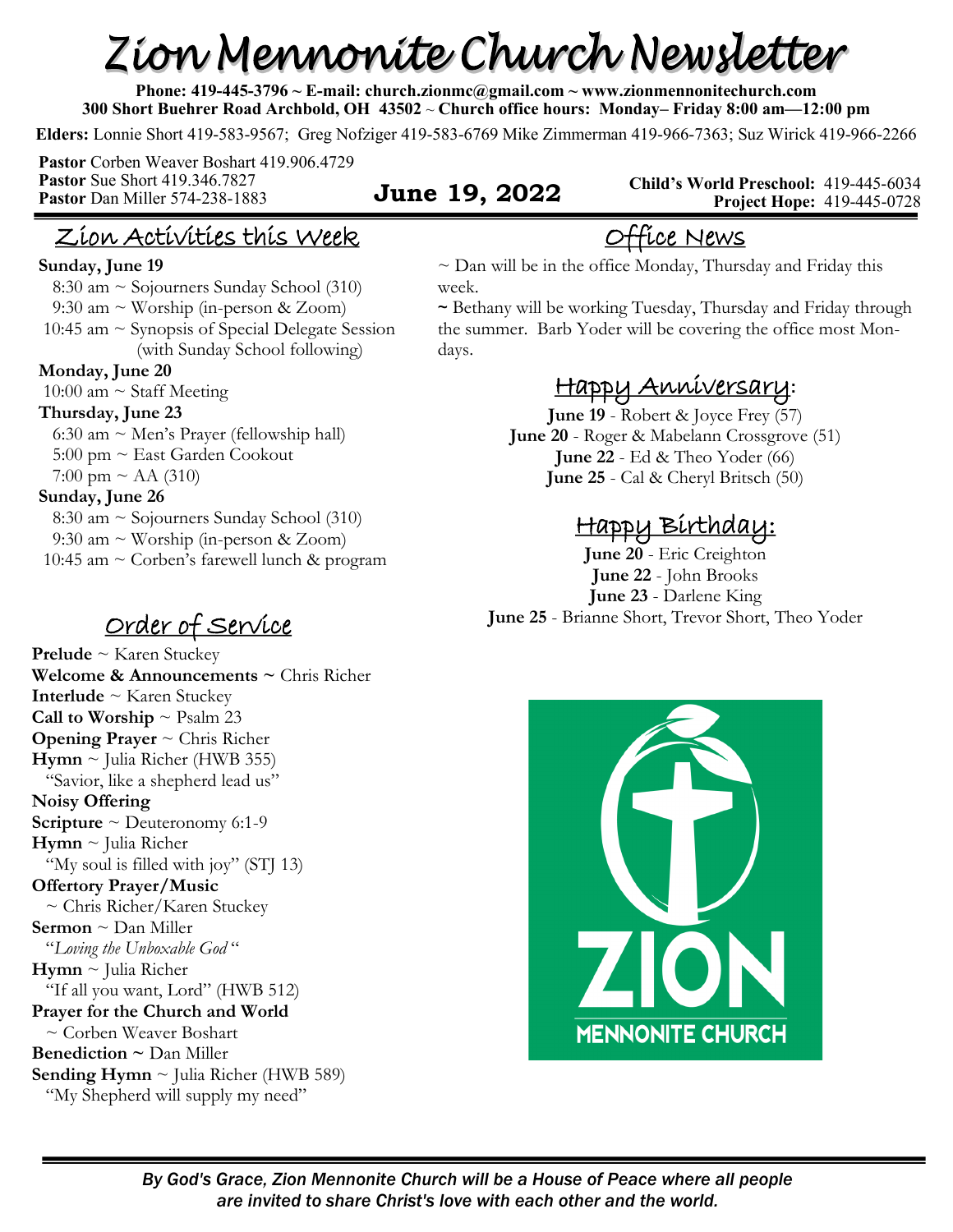#### **Upcoming Events**

**Sunday, June 19th** - Synopsis of Special Delegate Session

**Sunday, June 26th** - Honoring Corben & Mara on their last Sunday. There will be a meal of hamburgers and brats following the Sunday morning service. After lunch there will be a farewell program.

#### **Thank You**

Thank you your prayers for my grandson Johnathan. He is now at home recovering from his accident. I am so grateful that he was wearing a helmet and also for the many prayers that were said for Johnathan and his family. ~ Glora Belle Yoder

### **Covid Update**

It has been some time since we've communicated anything related to Covid, so it felt like a good opportunity to reiterate our most recent understanding. Teams, committees, and groups are responsible for making their own best decisions about events or activities which fall under their planning. We also assume that each person is making responsible decisions for themselves about what they choose to attend, taking into consideration their own health risks, and the needs of their family.

~ Spiritual Leadership Team (SLT)

#### **New Announcements**

**Volunteers needed**: Northwestern Ohio Community Action Commission is in URGENT need of volunteers to help with the summer food program in Archbold. From 11:55 am - 1:00 pm, Monday - Friday (except holidays), they serve meals at the Ruihley Park and also have some short activities with the children. If you can offer any assistance, please contact Crystal Genter at 419.784.2150 x1130.

**On the Level Announcement:** The June edition of *On the Level* is now available from Mennonite Disaster Service. In our current issue: Executive Director Kevin King shares the story of the first home dedications just 6 months after the tornado ripped through Mayfield, Kentucky; Mount Academy students have completed building a modular home and it is rolling down the highway to a very appreciative homeowner; and there are still opportunities for you to volunteer this fall. **Click on this link to read more: [h](https://r20.rs6.net/tn.jsp?f=0018iLlDC5RPso2JiI_7PuAdg20ipw0kz37Bsw7lFgrPLTWBWwxFNyzgo5FIzYXoMz_n_fY_DQ8sTouhJ93nIvb4Ag09VwR9zFe0eZFQPnoSObPcdDNOeVHyFopw6Pafz4V4phVyuEUBVwgtu0nqIBhnA==&c=9Eqmj1ZnntkJDswk2nuesvtd3dgdETskBpy2-AzA0o8vcKkWFv1hrw==&ch=ovNKRpg-l9a_)[ttps://](https://r20.rs6.net/tn.jsp?f=0018iLlDC5RPso2JiI_7PuAdg20ipw0kz37Bsw7lFgrPLTWBWwxFNyzgsJPPV5PMsgOWQ2V-DDs9V07WqpZZcAtDrryUtsqkRA-ZLHzVhYDg7_bqDWkZVz3GTfXnliZJY95c2fskj0AoM6DBZLKOaBXow==&c=9Eqmj1ZnntkJDswk2nuesvtd3dgdETskBpy2-AzA0o8vcKkWFv1hrw==&ch=ovNKRpg-l9a_) [conta.cc/3xuonf9](https://r20.rs6.net/tn.jsp?f=0018iLlDC5RPso2JiI_7PuAdg20ipw0kz37Bsw7lFgrPLTWBWwxFNyzgsJPPV5PMsgOWQ2V-DDs9V07WqpZZcAtDrryUtsqkRA-ZLHzVhYDg7_bqDWkZVz3GTfXnliZJY95c2fskj0AoM6DBZLKOaBXow==&c=9Eqmj1ZnntkJDswk2nuesvtd3dgdETskBpy2-AzA0o8vcKkWFv1hrw==&ch=ovNKRpg-l9a_)**

**MCC Webinar: Welcoming asylum seekers - Tuesday, June 21 at 2:00-3:15 p.m. EDT** - Asylum seekers, like refugees, are migrants who flee their homes due to a fear of violence or persecution. Join MCC and partners to learn more about who asylum seekers are and the many ways the faith community can walk alongside them in their journey to find safe refuge. In this webinar, Katherine Smith, MCC's Border and Migration Coordinator will share about what families experience at the U.S.-Mexico border. Cecilia Valenzuela from Casa Mariposa Detention Visitation Center will share about the need for accompaniment for asylum seekers currently in detention. Jessica Sapalio, program coordinator for Unitarian Universalists Service Coordinator's Congregational Accompaniment Program for Asylum Seekers and Rev. Chris McNabb, Neighbor to Neighbor Program Manager for Episcopal Migration Ministries, will share about programs to help churches sponsor asylum seekers in their own community. The webinar will be in English with Spanish interpretation. Register here: [mcc.org/webinar-welcoming-asylum-seekers](https://mcc.org/webinar-welcoming-asylum-seekers)

**Save the date for a Comforter Bash!** Make plans to join us on November 11 and 12 for the Mennonite Central Committee (MCC) Great Lakes Comforter Bash in Goshen. People of all ages are invited to knot comforters at Pleasant View Church (58529 County Road 23). For more information about the event visit [mcc.org/goshen-comforter-bash](https://mcc.org/get-involved/events/mcc-great-lakes-goshen-comforter-bash) or contact LaVera Schlabach at 574.538.9629. A handmade comforter provides not only warmth but also a tangible message to people that their needs are not forgotten.